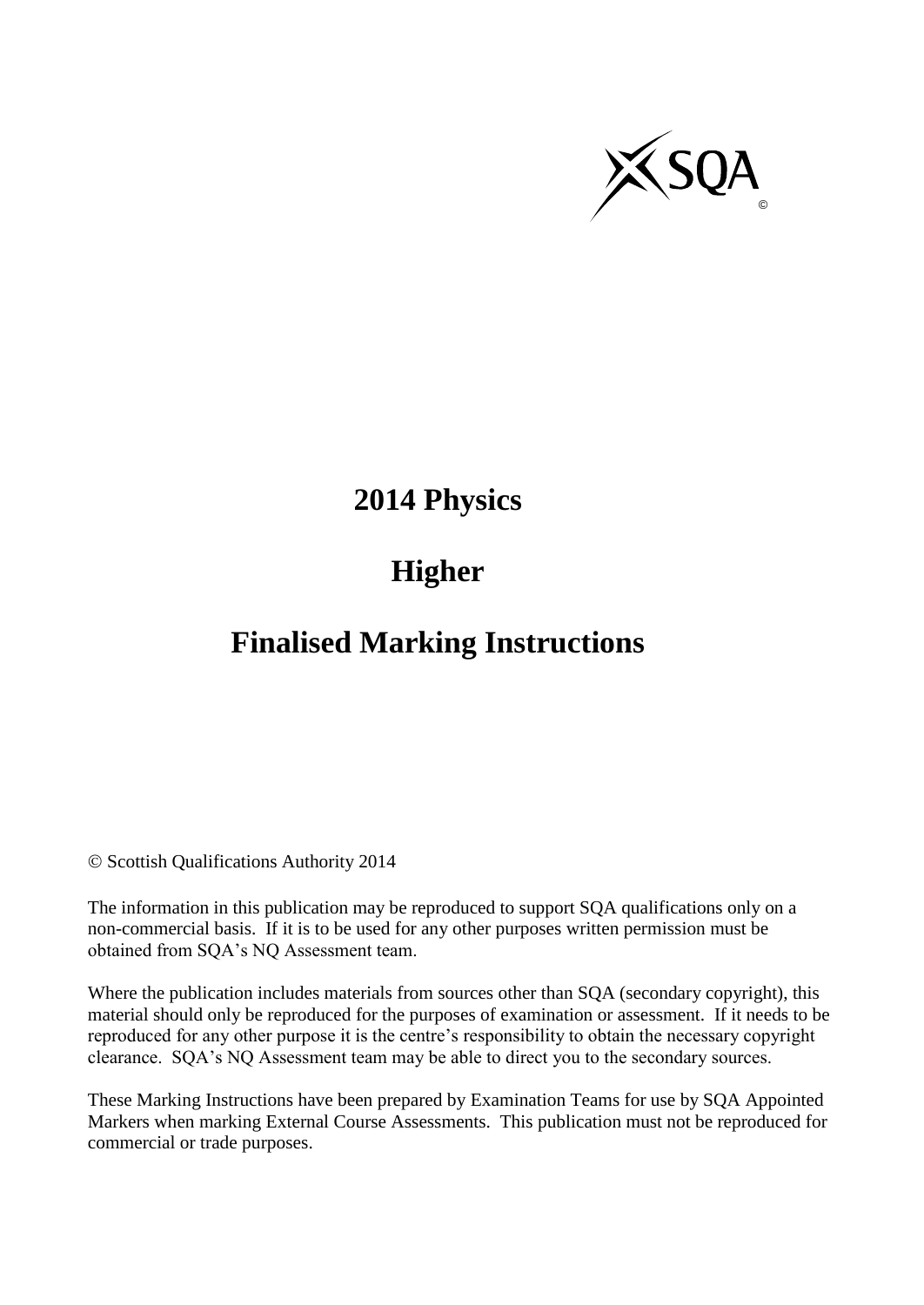#### **Part One: General Marking Principles for: Physics Higher**

This information is provided to help you understand the general principles you must apply when marking candidate responses to questions in this Paper. These principles must be read in conjunction with the specific Marking Instructions for each question.

- **(a)** Marks for each candidate response must always be assigned in line with these general marking principles and the specific Marking Instructions for the relevant question. If a specific candidate response does not seem to be covered by either the principles or detailed Marking Instructions, and you are uncertain how to assess it, you must seek guidance from your Team Leader/Principal Assessor.
- **(b)** Marking should always be positive ie, marks should be awarded for what is correct and not deducted for errors or omissions.

#### **GENERAL MARKING ADVICE: Physics Higher**

The marking schemes are written to assist in determining the "minimal acceptable answer" rather than listing every possible correct and incorrect answer. The following notes are offered to support Markers in making judgements on candidates' evidence, and apply to marking both end of unit assessments and course assessments.

#### **Detailed Marking Instructions − Higher Physics**

#### **1. General Marking Instructions**

SQA published Physics General Marking Instructions in July 1999. Please refer to this publication when interpreting the detailed Marking Instructions.

#### **2. Recording of marks**

The following additional advice was given to markers regarding the recording of marks on candidate scripts.

- (a) The total mark awarded for each question should be recorded in the outer margin. The inner margin should be used to record the mark for each part of a question as indicated in the detailed Marking Instructions.
- (b) The fine divisions of marks shown in the detailed Marking Instructions may be recorded within the body of the script beside the candidate's response. Where such marks are shown they must total to the mark in the inner margin.
- (c) Numbers recorded on candidate scripts should always be the marks being awarded. Negative marks or marks to be subtracted should not be recorded on scripts.
- (d) The number out of which a mark is scored should **never** be recorded as a **denominator**.  $(\frac{1}{2}$  mark will always mean one half mark and never 1 out of 2)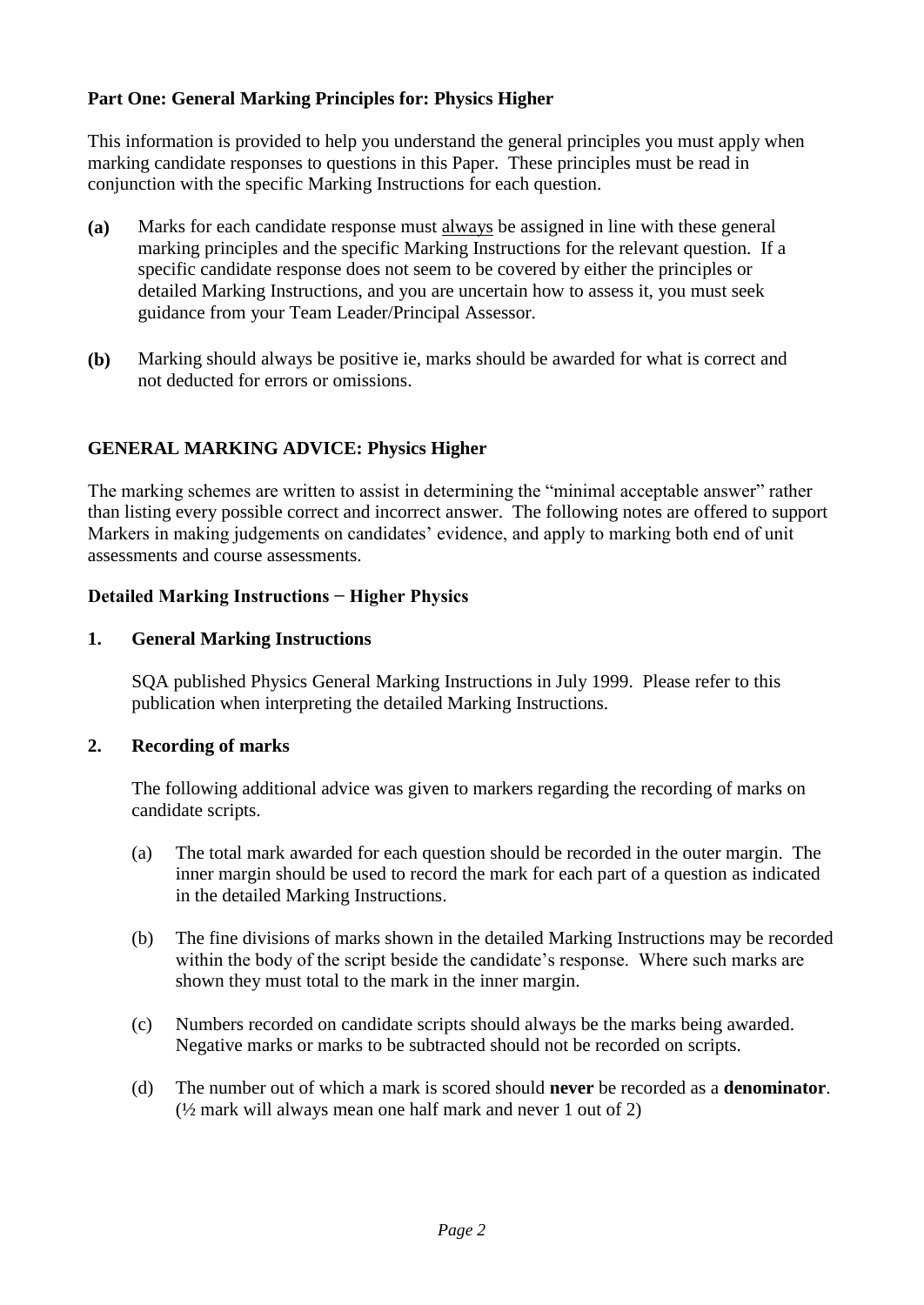- (e) Where square ruled paper is enclosed inside answer books it should be clearly indicated that this item has been considered by the marker. The mark awarded should be transferred to the script booklet inner margin and marked G.
- (f) The mark awarded for each question should be transferred to the grid on the back of the script. When the marker has completed marking the candidate's response to all questions, the marks for individual questions are added to give the total script mark.
- (g) The total mark awarded for an individual question may include an odd half mark  $\frac{1}{2}$ . If there is an odd half mark in the total script mark, this is rounded up to the next whole number when transferred to the box on the front of the script.

#### **3. Other Marking Symbols which may be used**

| <b>TICK</b>          | Correct point as detailed in scheme, includes data entry                                                                    |
|----------------------|-----------------------------------------------------------------------------------------------------------------------------|
| <b>SCORE THROUGH</b> | Any part of answer which is wrong. (For a block of<br>wrong answers indicate zero marks.)                                   |
| <b>INVERTED VEE</b>  | A point omitted which has led to a loss of marks.                                                                           |
| <b>WAVY LINE</b>     | Under an answer worth marks which is wrong only<br>because a wrong answer has been carried forward from a<br>previous part. |
| $\lq G$              | Reference to a graph on separate paper. You MUST<br>show a mark on the graph paper and the SAME mark on<br>the script.      |

#### **4. Marking Symbols which may NOT be used.**

| "WP"               | Marks not awarded because an apparently correct<br>answer was due to the use of "wrong physics". |
|--------------------|--------------------------------------------------------------------------------------------------|
| "ARITH"            | Candidate has made an arithmetic mistake.                                                        |
| "SIG FIGS" or "SF" | Candidate has made a mistake in the number of<br>significant figures for a final answer.         |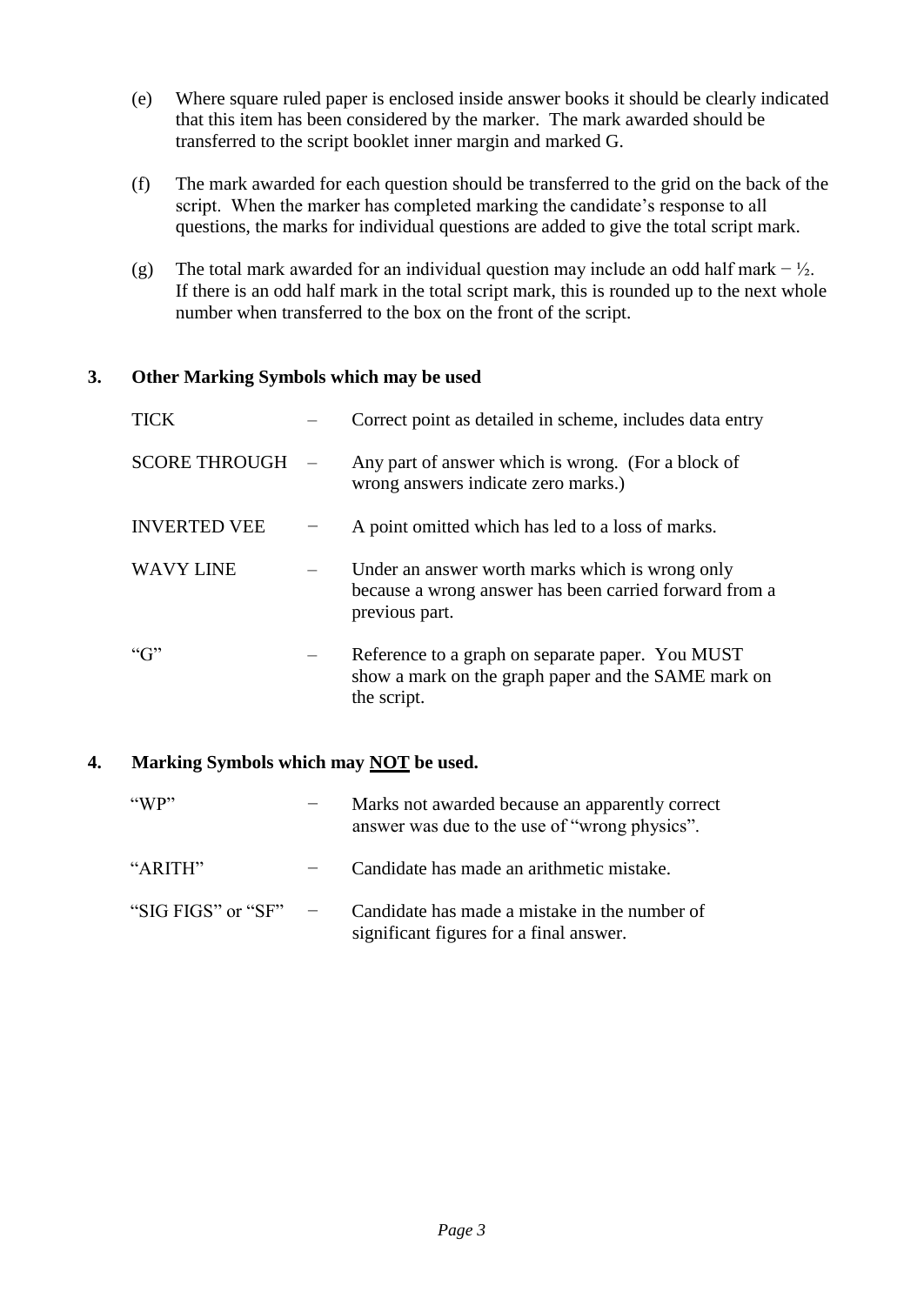### **Physics − Marking Issues**

The current in a resistor is 1∙5 amperes when the potential difference across it is 7∙5 volts. Calculate the resistance of the resistor.

| 1.  | <b>Answers</b><br>$V = IR$<br>$7.5 = 1.5R$                         | Mark +comment<br>$\binom{1}{2}$                | <b>Issue</b><br><b>Ideal Answer</b> |
|-----|--------------------------------------------------------------------|------------------------------------------------|-------------------------------------|
|     | $R=5.0 \Omega$                                                     | $\binom{1}{2}$<br>(1)                          |                                     |
| 2.  | $5.0 \Omega$                                                       | (2) Correct Answer                             | GMI 1                               |
| 3.  | 5.0                                                                | $(1\frac{1}{2})$ Unit missing                  | GMI(2(a)                            |
| 4.  | $4.0 \Omega$                                                       | (0) No evidence/Wrong Answer                   | GMI 1                               |
| 5.  | $\Omega$                                                           | $(0)$ No final answer                          | GMI 1                               |
| 6.  | $R = \frac{V}{I} = \frac{7 \cdot 5}{1 \cdot 5} = 4 \cdot 0 \Omega$ | $(1\frac{1}{2})$ Arithmetic error              | GMI 7                               |
| 7.  | $R=\frac{V}{I}$ =4.0 $\Omega$                                      | $(\frac{1}{2})$ Formula only                   | GMI 4 and 1                         |
| 8.  | $R=\frac{V}{I}=\underline{\qquad}$                                 | $(\frac{1}{2})$ Formula only                   | GMI 4 and 1                         |
|     | 9. $R=\frac{V}{I}=\frac{7.5}{1.5}=\_\_\_\_\Omega$                  | $(1)$ Formula + subs/No final answer           | GMI 4 and 1                         |
| 10. | $R=\frac{V}{I}=\frac{7.5}{1.5}=4.0$                                | $(1)$ Formula + substitution                   | GMI $2(a)$ and 7                    |
| 11. | $R = \frac{V}{I} = \frac{1.5}{7.5} = 5.0 \Omega$                   | $(\frac{1}{2})$ Formula but wrong substitution | GMI 5                               |
| 12. | $R = \frac{V}{I} = \frac{75}{1.5} = 5.0 \Omega$                    | $(\frac{1}{2})$ Formula but wrong substitution | GMI <sub>5</sub>                    |
| 13. | $R = \frac{I}{V} = \frac{7 \cdot 5}{1 \cdot 5} = 5 \cdot 0 \Omega$ | (0) Wrong formula                              | GMI 5                               |
| 14. | $V=IR$ 7.5 = 1.5 × R R=0.2 $\Omega$                                | $(1\frac{1}{2})$ Arithmetic error              | GMI <sub>7</sub>                    |
| 15. | $V = IR$                                                           |                                                |                                     |
|     | $R = \frac{I}{V} = \frac{1.5}{7.5} = 0.2 \Omega$                   | $(\frac{1}{2})$ Formula only                   | <b>GMI 20</b>                       |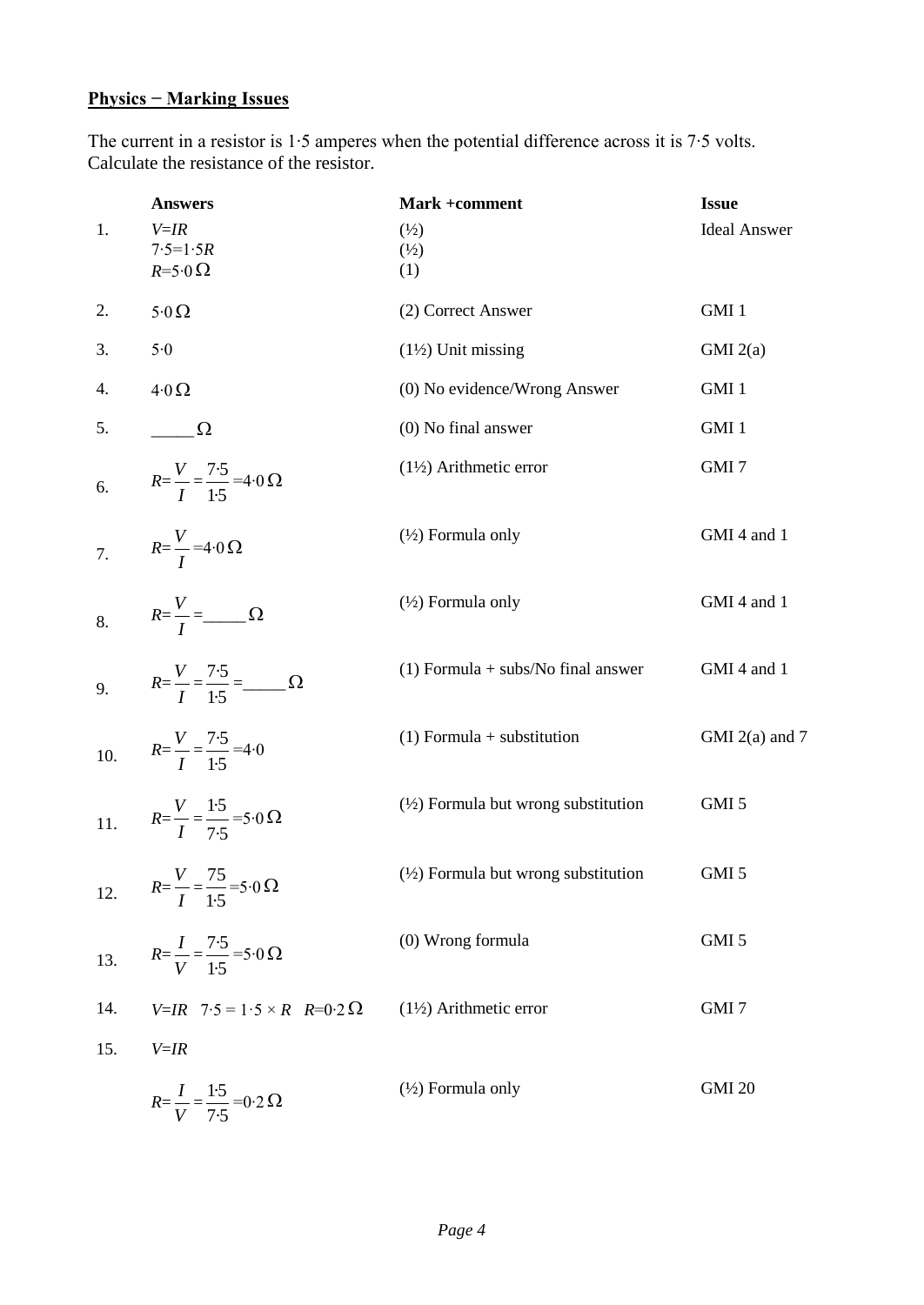## **2014 Physics Higher**

#### **Marking scheme**

### **Section A**

| 1.  | $\mathbf{A}$ | 11. | $\, {\bf B}$ |
|-----|--------------|-----|--------------|
| 2.  | $\, {\bf B}$ | 12. | $\mathbf C$  |
| 3.  | $\mathbf{A}$ | 13. | $\, {\bf B}$ |
| 4.  | $\mathsf{C}$ | 14. | ${\rm D}$    |
| 5.  | $\mathbf D$  | 15. | $\, {\bf B}$ |
| 6.  | $\mathbf{A}$ | 16. | ${\bf D}$    |
| 7.  | $\mathsf{C}$ | 17. | ${\bf E}$    |
| 8.  | $\, {\bf B}$ | 18. | $\mathsf{C}$ |
| 9.  | $\mathbf D$  | 19. | ${\bf E}$    |
| 10. | ${\bf E}$    | 20. | $\mathsf{C}$ |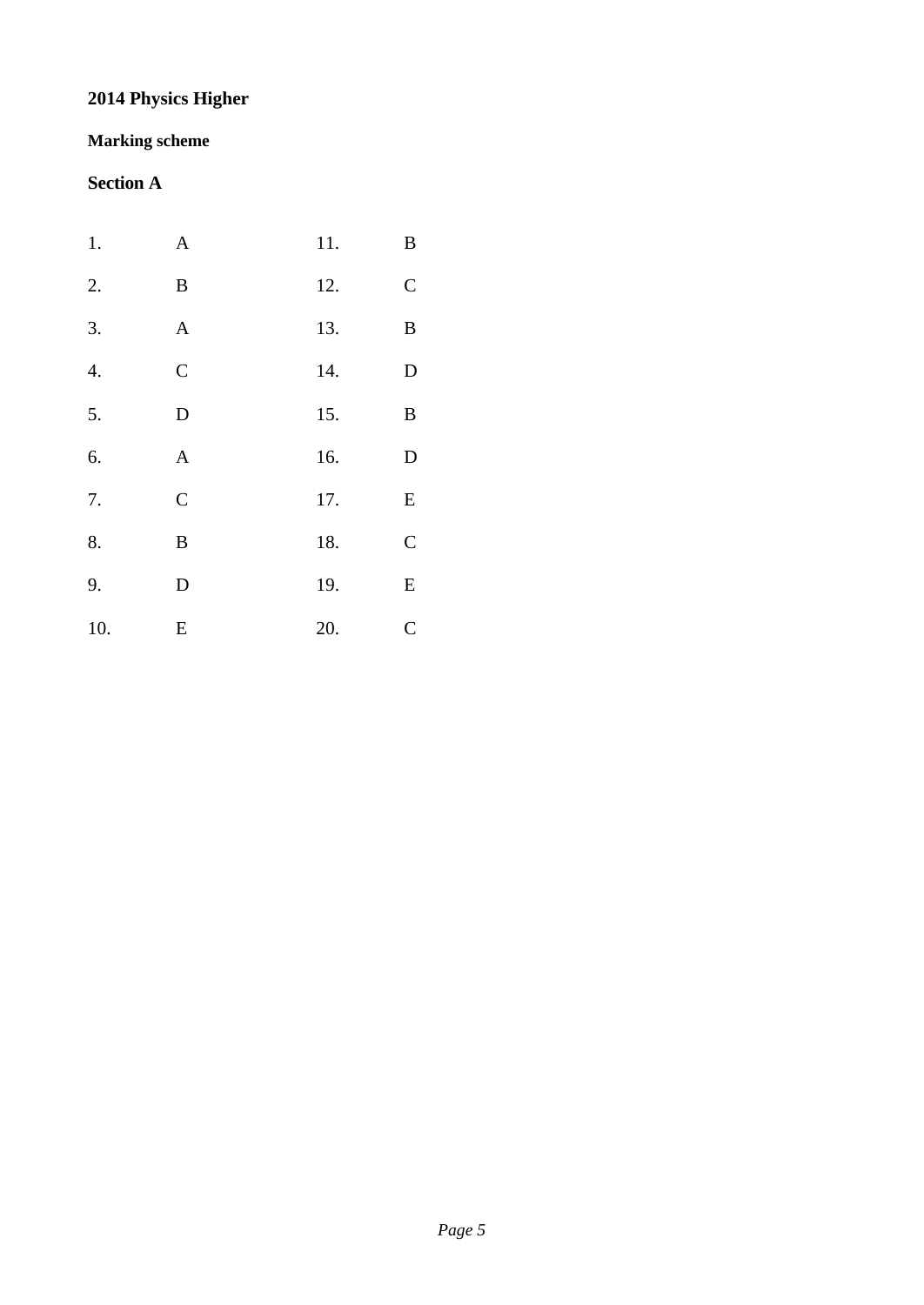|    | Question  | <b>Sample Answers and Mark Allocation</b>                                        |                | <b>Notes</b>                                                                                                        | <b>Inner</b>   | <b>Outer</b>              |
|----|-----------|----------------------------------------------------------------------------------|----------------|---------------------------------------------------------------------------------------------------------------------|----------------|---------------------------|
| 21 | $(a)$ (i) | Mean = $\frac{0.164 + 0.190 + 0.188 + 0.155 + 0.163}{5}$                         |                |                                                                                                                     | $\mathbf{1}$   | <b>Margin</b> Margin<br>4 |
|    |           | Mean = $0.172$ m                                                                 | (1)            | Deduct $(\frac{1}{2})$ for arithmetic<br>error.                                                                     |                |                           |
|    |           |                                                                                  |                | Deduct $(\frac{1}{2})$ for wrong or<br>missing unit.                                                                |                |                           |
|    | (ii)      | $Random error = \frac{Max - Min}{max}$<br>n                                      |                |                                                                                                                     | $\mathbf{1}$   |                           |
|    |           | Random error = $\frac{0.190 - 0.155}{5}$                                         | (1/2)          | Don't penalise the same unit<br>error in both $(a)(i)$ and $(a)(ii)$                                                |                |                           |
|    |           | Random error = $0.007$ m                                                         | (1/2)          | Deduct $(\frac{1}{2})$ for demonstrated<br>arithmetic error (i.e.<br>substitution line must be<br>shown correctly). |                |                           |
|    | (b)       | $s = ut + \frac{1}{2}at^2$                                                       | $\binom{1}{2}$ | Or consistent with $(a)(i)$                                                                                         | $\overline{2}$ |                           |
|    |           | $0.172 = \frac{1}{2} \times 9.8 \times t^2$                                      | $\binom{1}{2}$ | $'s'$ and $'a'$ must have the<br>same sign                                                                          |                |                           |
|    |           | $t = 0.19 s$                                                                     | (1)            | 'secs' is not acceptable                                                                                            |                |                           |
|    |           | <b>OR</b><br>$v^2 = u^2 + 2as = 0 + 2 \times 9.8 \times 0.172$<br>$(v = 1.8361)$ |                |                                                                                                                     |                |                           |
|    |           | $t=(v-u)/a$                                                                      | $\binom{1}{2}$ | - no marks until both<br>formulae are shown                                                                         |                |                           |
|    |           | $= 1.836/9.8$                                                                    | $\binom{1}{2}$ |                                                                                                                     |                |                           |
|    |           | $= 0.19$ s                                                                       | (1)            |                                                                                                                     |                |                           |
|    |           |                                                                                  |                |                                                                                                                     |                |                           |

#### **Part Two: Marking Instructions for each Question**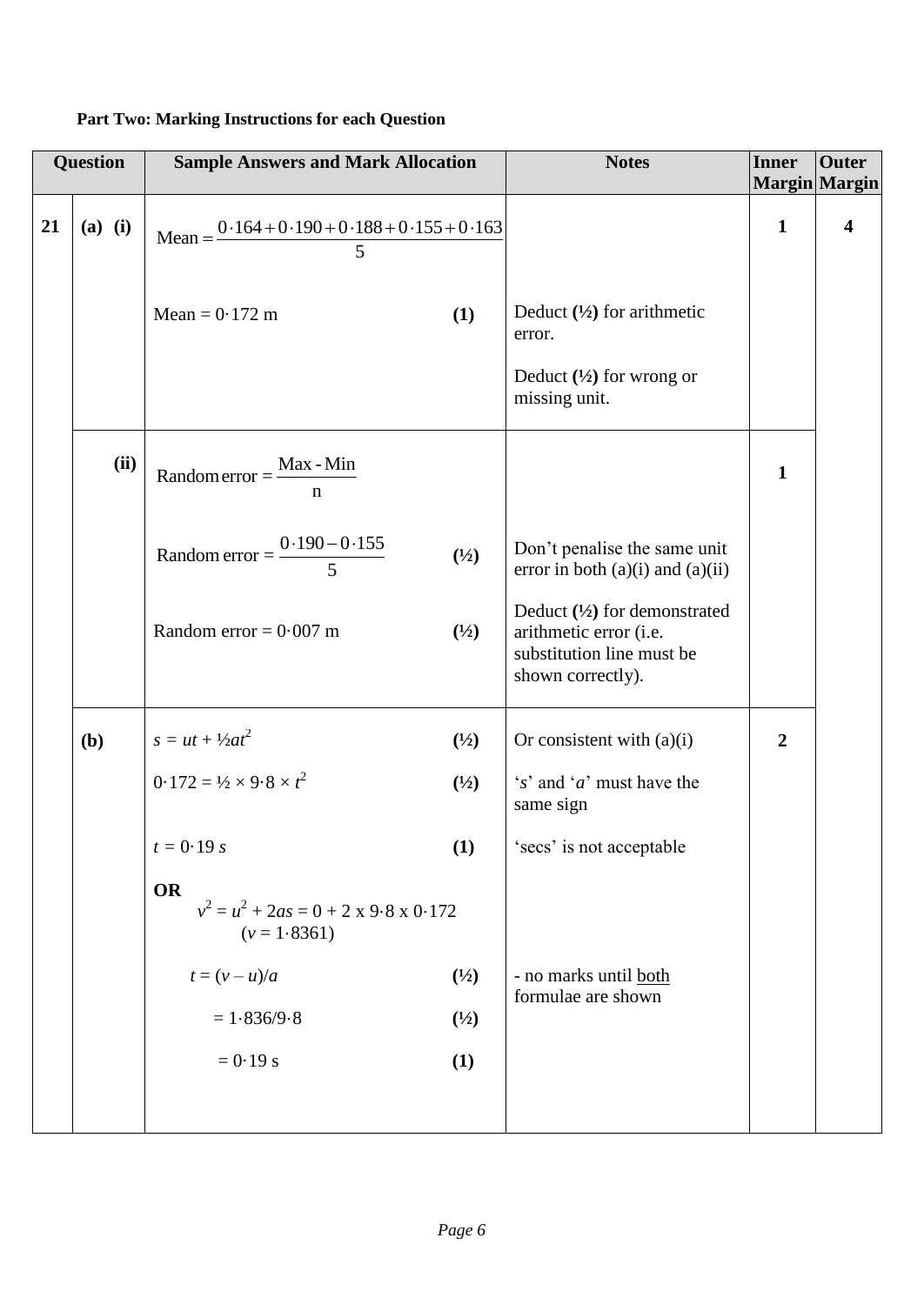|    | <b>Question</b> | <b>Sample Answers and Mark Allocation</b>                                                                                                                                                                                                                         |                                       | <b>Notes</b>                                                                                                                                                                                                                                                                                                                                                                                                                                                                                                                                                                                       | <b>Inner</b> | <b>Outer</b><br>Margin Margin |
|----|-----------------|-------------------------------------------------------------------------------------------------------------------------------------------------------------------------------------------------------------------------------------------------------------------|---------------------------------------|----------------------------------------------------------------------------------------------------------------------------------------------------------------------------------------------------------------------------------------------------------------------------------------------------------------------------------------------------------------------------------------------------------------------------------------------------------------------------------------------------------------------------------------------------------------------------------------------------|--------------|-------------------------------|
| 22 | $(a)$ (i)       | A single force which will have the same<br>effect as all the other forces.                                                                                                                                                                                        | (1)                                   | 'Same effect' could be described<br>e.g. 'same acceleration (in same<br>direction)'.<br>or<br>the vector sum of all the forces<br>(or equivalent, e.g. by suitable<br>diagram)                                                                                                                                                                                                                                                                                                                                                                                                                     | $\mathbf{1}$ | 6                             |
|    | (ii)            | 1200 N<br>$110^{\circ}$<br>900 <sub>N</sub><br>Correct diagram method:<br>Both the 900 N and 1200 N vectors<br>drawn to scale<br>Correct angle between vectors<br>$1730 \pm 30 N$<br>$41 \pm 2$ ° from vertical<br>$\alpha$<br>$49 \pm 2^{\circ}$ from horizontal | (1/2)<br>$\binom{1}{2}$<br>(1)<br>(1) | Alternative method using the<br>cosine and sine rules:<br>$a^2 = b^2 + c^2 - 2bc \cos \theta$<br>$\binom{1}{2}$<br>$a^2 = 900^2 + 1200^2 - 2 \times 900$<br>$\times$ 1200 cos 110 <sup>o</sup><br>$\binom{1}{2}$<br>$a = 1728.8$<br>$a = 1730$ N<br>(1)<br>$a/sinA = b/sinB$<br>$1728.8/\sin 110^{\circ} = 1200/\sin \theta$<br>$\theta = 40.7$ °<br>$\theta = 41^{\circ}$ from the vertical.<br>(1)<br>$1700 N$ gives<br>$\theta = 41.6$ °<br>$\theta = 42^{\circ}$ from the vertical<br>Any bearings taken from North<br>gets $(0)$ for direction, i.e. max<br>mark for part $(a)(ii)$ is<br>(2) | $3+$         |                               |
|    | (b)             | The vertical component of the force<br>exerted by the parasail is <b>greater</b> than the<br>weight of the parascender.                                                                                                                                           | (2)                                   | Upward force is greater than<br>downwards force.<br>(1)<br><b>Or</b><br>"There is now an unbalanced<br>force (upwards)"<br>(1)<br>(these are partial explanations)                                                                                                                                                                                                                                                                                                                                                                                                                                 | $2\bullet$   |                               |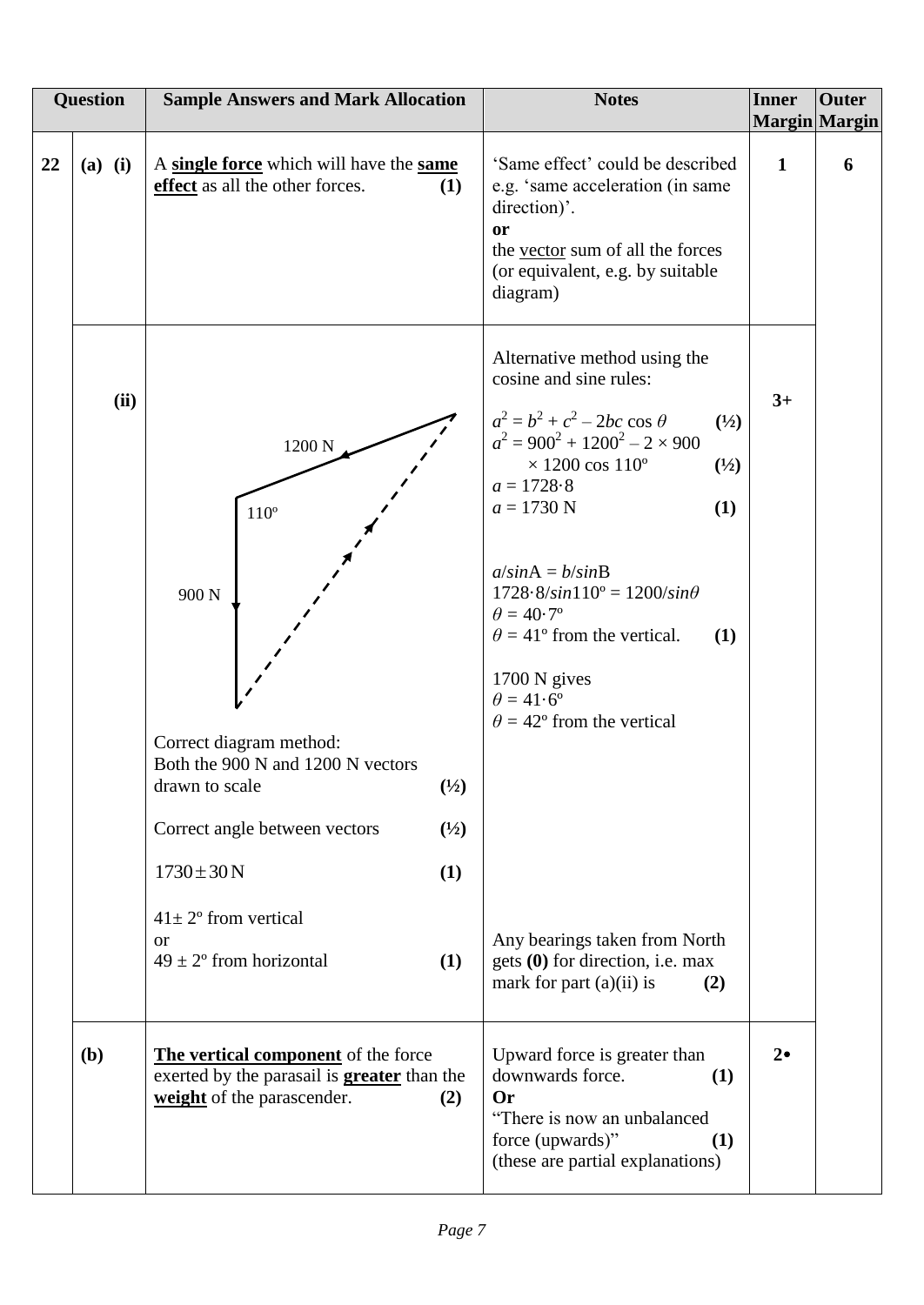|    | <b>Question</b> | <b>Sample Answers and Mark Allocation</b>                          |                | <b>Notes</b>                                                                                                                                            | <b>Inner</b>   | Outer<br><b>Margin Margin</b> |
|----|-----------------|--------------------------------------------------------------------|----------------|---------------------------------------------------------------------------------------------------------------------------------------------------------|----------------|-------------------------------|
| 23 | (a)             | Total momentum before                                              |                |                                                                                                                                                         | $\overline{2}$ | $\overline{7}$                |
|    |                 | $= 0$ (kg m s <sup>-1</sup> )                                      | $\binom{1}{2}$ | units are not required here, but<br>deduct $(\frac{1}{2})$ if wrong units given.                                                                        |                |                               |
|    |                 | Total momentum after                                               |                |                                                                                                                                                         |                |                               |
|    |                 | $= m_X v_X + m_Y v_Y$                                              | (1/2)          | <b>not</b> $m_X v_X - m_Y v_Y$                                                                                                                          |                |                               |
|    |                 | $= (0.70 \times 0.51) + (0.30 \times -1.19)$                       | (1/2)          | If $m_Xv_X$ and $m_Yv_Y$ are worked out<br>separately, marks are only                                                                                   |                |                               |
|    |                 | $= 0$ (kg m s <sup>-1</sup> )                                      | (1/2)          | awarded if one is negative and<br>they are combined.                                                                                                    |                |                               |
|    |                 | (same answers)                                                     |                |                                                                                                                                                         |                |                               |
|    | $(b)$ (i)       | $\frac{1}{2}mv^2 = mgh$                                            | $\binom{1}{2}$ | Must have both formulas                                                                                                                                 | $1\bullet$     |                               |
|    |                 | $\frac{1}{2} \times 0.25 \times v^2 = 0.25 \times 9.8 \times 0.15$ | (1/2)          | somewhere to get first $(\frac{1}{2})$ ,<br>otherwise $(0)$ .                                                                                           |                |                               |
|    |                 | $v = 1.7$ (m s <sup>-1</sup> ) [MUST BE SHOWN]                     |                | Unit not required here, but<br>deduct $(\frac{1}{2})$ if wrong unit given.                                                                              |                |                               |
|    | (ii)            | Total momentum before<br>$=$ Total momentum after                  | $\binom{1}{2}$ | Must have 'total' on both sides.                                                                                                                        | $2\bullet$     |                               |
|    |                 | $0.05u + 0 = (0.20 + 0.050) \times 1.7$                            | $\binom{1}{2}$ | If a candidate forgets to add the<br>mass of the dart $(0.050 \text{ kg})$ , they                                                                       |                |                               |
|    |                 | $u = 0.25 \times 1.7/0.05$                                         |                | will get $u = 6.8$ m s <sup>-1</sup> as their<br>answer. This gets a max of $(\frac{1}{2})$<br>for the full formula, but only if it<br>is written down. |                |                               |
|    |                 | $u = 8.5$ m s <sup>-1</sup>                                        | (1)            |                                                                                                                                                         |                |                               |
|    | (iii)           | Change in momentum of the dart<br>is greater.                      | $\binom{1}{2}$ | or 'impulse on dart greater'                                                                                                                            | $2+$           |                               |
|    |                 | Impulse given to the block is<br>greater.                          | (1/2)          | or 'momentum of block greater'                                                                                                                          |                |                               |
|    |                 | Velocity of the block is greater.                                  | $\binom{1}{2}$ | Candidate needs either of the<br>first two $(\frac{1}{2})$ marks to gain<br>access to the last two $(\frac{1}{2})s$ .                                   |                |                               |
|    |                 | Block has greater kinetic energy.                                  | $\binom{1}{2}$ | These are then independent.                                                                                                                             |                |                               |
|    |                 | (Therefore the block swings higher)                                |                |                                                                                                                                                         |                |                               |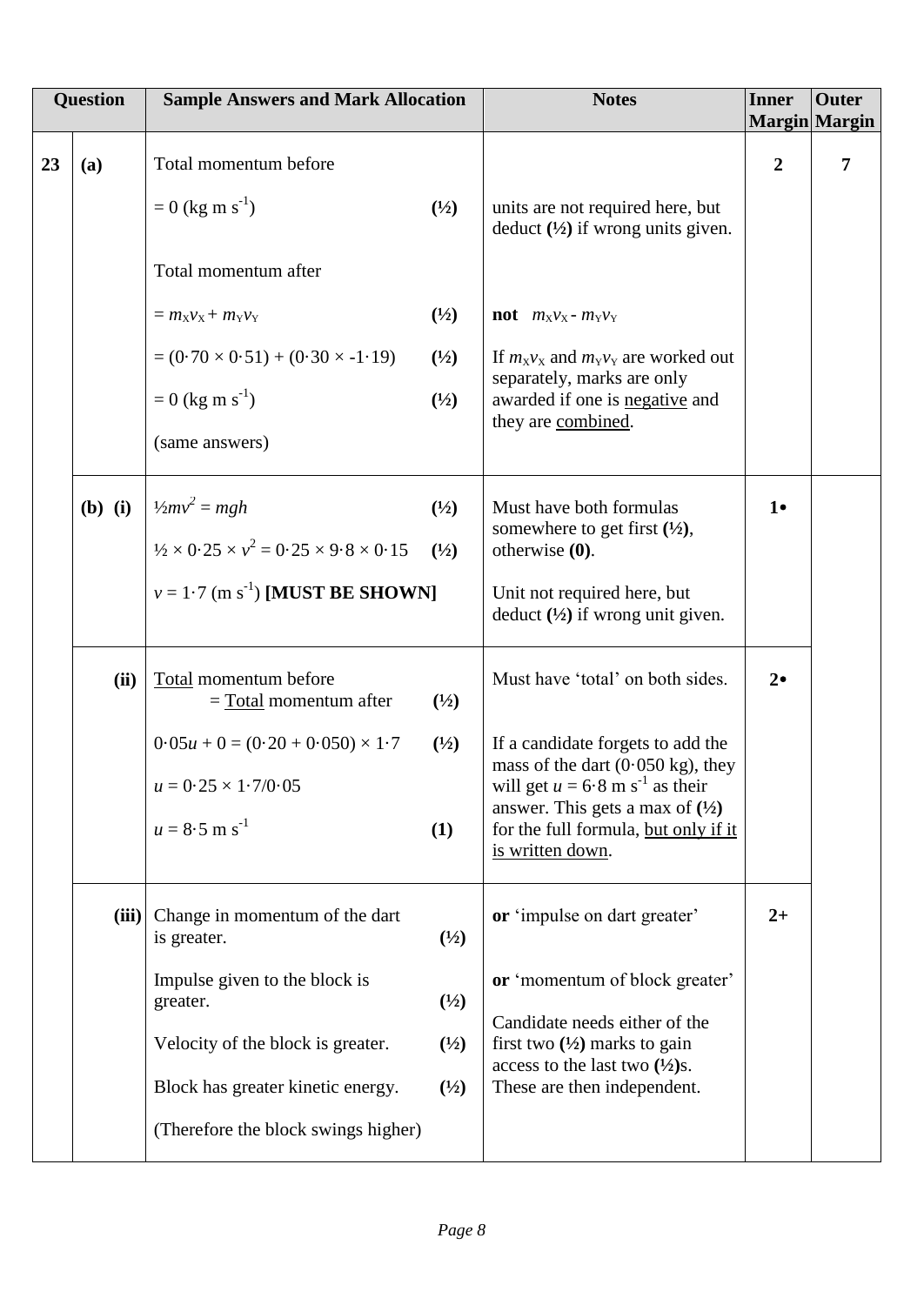| <b>Question</b> |           | <b>Sample Answers and Mark Allocation</b>                                                                                            |                                                                      | <b>Notes</b>                                                                                                                                                                                                                                                                                                                                                                                                     | <b>Inner</b>                    | <b>Outer</b>    |
|-----------------|-----------|--------------------------------------------------------------------------------------------------------------------------------------|----------------------------------------------------------------------|------------------------------------------------------------------------------------------------------------------------------------------------------------------------------------------------------------------------------------------------------------------------------------------------------------------------------------------------------------------------------------------------------------------|---------------------------------|-----------------|
| 24              | $(a)$ (i) | $P_1V_1 = P_2V_2$<br>$1.01 \times 10^5 \times 5 \times 10^{-4}$<br>$= P_2 \times 1.25 \times 10^{-4}$<br>$P_2 = 4.04 \times 10^5$ Pa | $\binom{1}{2}$<br>$\binom{1}{2}$<br>(1)                              | If the full gas law relationship is<br>used, any substitution must have<br>'T' in kelvin for more than the<br>first $(\frac{1}{2})$ to be awarded.                                                                                                                                                                                                                                                               | Margin Margin<br>$\overline{2}$ | $7\phantom{.0}$ |
|                 | (ii)      | $p = m/V$<br>$p = 1.45 \times 10^{-3} / 1.25 \times 10^{-4}$<br>$p = 11.6$ kg m <sup>-3</sup>                                        | $\binom{1}{2}$<br>$\binom{1}{2}$<br>(1)                              |                                                                                                                                                                                                                                                                                                                                                                                                                  | $\boldsymbol{2}$                |                 |
|                 | (iii)     | Particles strike the walls<br>more often.<br>Greater (average) force<br>Pressure increases                                           | $\binom{1}{2}$<br>$\binom{1}{2}$<br>$\binom{1}{2}$<br>$\binom{1}{2}$ | Somewhere in the answer there<br>must be the basic concept of the<br>kinetic model, i.e. particles (or<br>atoms or molecules) colliding<br>with the walls (or syringe or<br>container etc.). This gets first<br>$(\frac{1}{2})$ and is needed before any<br>other marks can be gained.<br>Any mention of greater velocity<br>or kinetic energy.<br>(0)<br>Any mention of harder<br>(0)<br>individual collisions. | $\overline{2}$                  |                 |
|                 | (b)       | remains the same<br>neither the mass nor the volume<br>have changed                                                                  | $\binom{1}{2}$<br>$\binom{1}{2}$                                     | must have this first $(\frac{1}{2})$ mark<br>first<br>'m' and 'V' are constant is<br>accepted<br>'nothing has changed' - is not<br>accepted                                                                                                                                                                                                                                                                      | $1\bullet$                      |                 |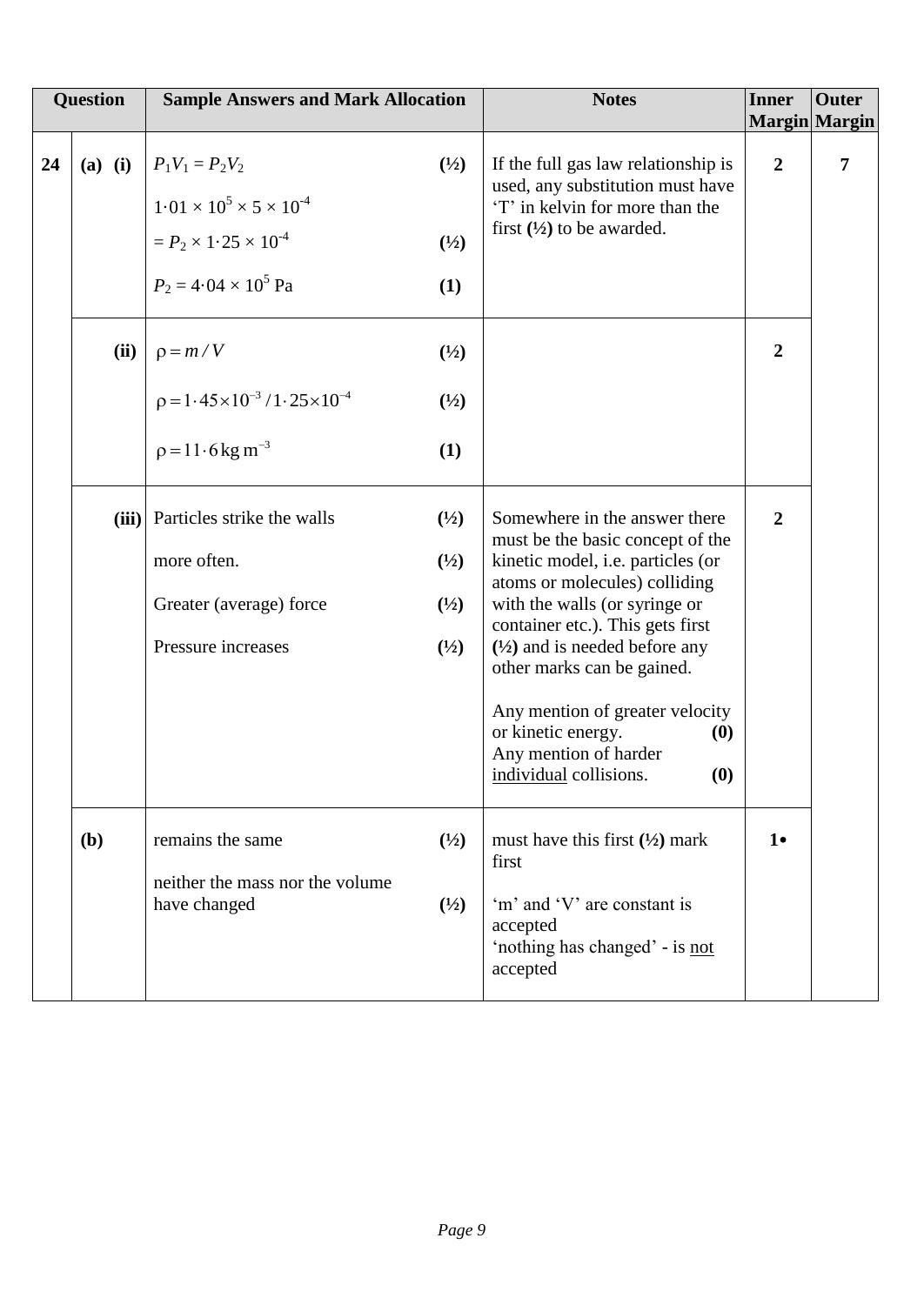|    | <b>Question</b> | <b>Sample Answers and Mark Allocation</b>                                                                                                                                                                                                                                                                                                                                                                                                                   | <b>Notes</b>                                                                                                                                                                                                                                                                                                                                                                                                                                                                                                            | <b>Inner</b>   | <b>Outer</b><br><b>Margin</b> Margin |
|----|-----------------|-------------------------------------------------------------------------------------------------------------------------------------------------------------------------------------------------------------------------------------------------------------------------------------------------------------------------------------------------------------------------------------------------------------------------------------------------------------|-------------------------------------------------------------------------------------------------------------------------------------------------------------------------------------------------------------------------------------------------------------------------------------------------------------------------------------------------------------------------------------------------------------------------------------------------------------------------------------------------------------------------|----------------|--------------------------------------|
| 25 | $(a)$ (i)       | (Extend the line until it cuts vertical<br>axis.)<br><i>e.m.f.</i> = 12 V<br>(1)                                                                                                                                                                                                                                                                                                                                                                            | Deduct $(\frac{1}{2})$ for wrong or missing<br>units.                                                                                                                                                                                                                                                                                                                                                                                                                                                                   | $\mathbf{1}$   | $\overline{7}$                       |
|    | (ii)            | Gradient = $-r = \frac{(V_2 - V_1)}{(I_2 - I_1)}$<br>$(\frac{1}{2})$<br>$-r = \frac{(6-10)}{(240-80)}$<br>$\left\{\frac{10-6}{240-80} \text{is wrong}\right\}$<br>$-r = -0.025$<br>$r = 0.025 \Omega$<br>(1)<br>Alternative methods:<br>using $E = I(R + r)$ (also $E = V + Ir$ )<br>$12 = 80 (0.125 + r)$<br>(1)<br>$r = 0.025 \Omega$<br>(1)<br><b>OR</b> $r = e.m.f.$<br>$I_{short\, circuit}$<br>$r = \frac{12}{480}$<br>(1)<br>(1)<br>$= 0.025 \Omega$ | Or<br>$r = -$ gradient<br>$\binom{1}{2}$<br>$(Y_2)$ $r = -\frac{(V_2 - V_1)}{(I_2 - I_1)}$<br>$-r = \frac{(6-10)}{(240-80)}$<br>(1/2)<br>[or other appropriate substitutions]<br>$r = 0.025 \Omega$<br>(1)<br>V<br>$\boldsymbol{R}$<br>1<br>$\overline{11}$<br>0.275<br>40<br>10<br>80<br>0.125<br>$\overline{9}$<br>0.075<br>120<br>8<br>160<br>0.050<br>$\tau$<br>200<br>0.035<br>6<br>240<br>$\vert 0.025 \vert$<br>OR,<br>$r = V_{\text{(lost)}}/I$<br>$=(12-10)/80$<br>(1)<br>[or other appropriate substitutions] | $\overline{2}$ |                                      |
|    | (iii)           | $I = \frac{e.m.f.}{r}$ or $\frac{E}{r}$<br>$(\frac{1}{2})$<br>$I = \frac{12}{0.025}$ (1/2)<br>$I = 480A$<br>(1)                                                                                                                                                                                                                                                                                                                                             | (1)<br>Or consistent with $(a)(i)$ and $(a)(ii)$<br>Accept $I = \frac{V}{R}$ as long as correct<br>substitution, i.e. by itself it does not<br>get first $(\frac{1}{2})$ .                                                                                                                                                                                                                                                                                                                                              | $\overline{2}$ |                                      |
| 25 | (b)             | Total resistance in circuit decreases $(\frac{1}{2})$<br>Current increases $(\frac{1}{2})$<br>Larger value of lost volts $(\frac{1}{2})$<br>So less voltage across headlight $(\frac{1}{2})$<br>(Therefore headlight dimmer)                                                                                                                                                                                                                                | Independent $(\frac{1}{2})$ marks<br>If candidate says voltage "through"<br>or "flowing", then zero marks for<br>whole of part (b).<br>If candidate says current "across",<br>then zero marks for whole of part (b)                                                                                                                                                                                                                                                                                                     | $2+$           |                                      |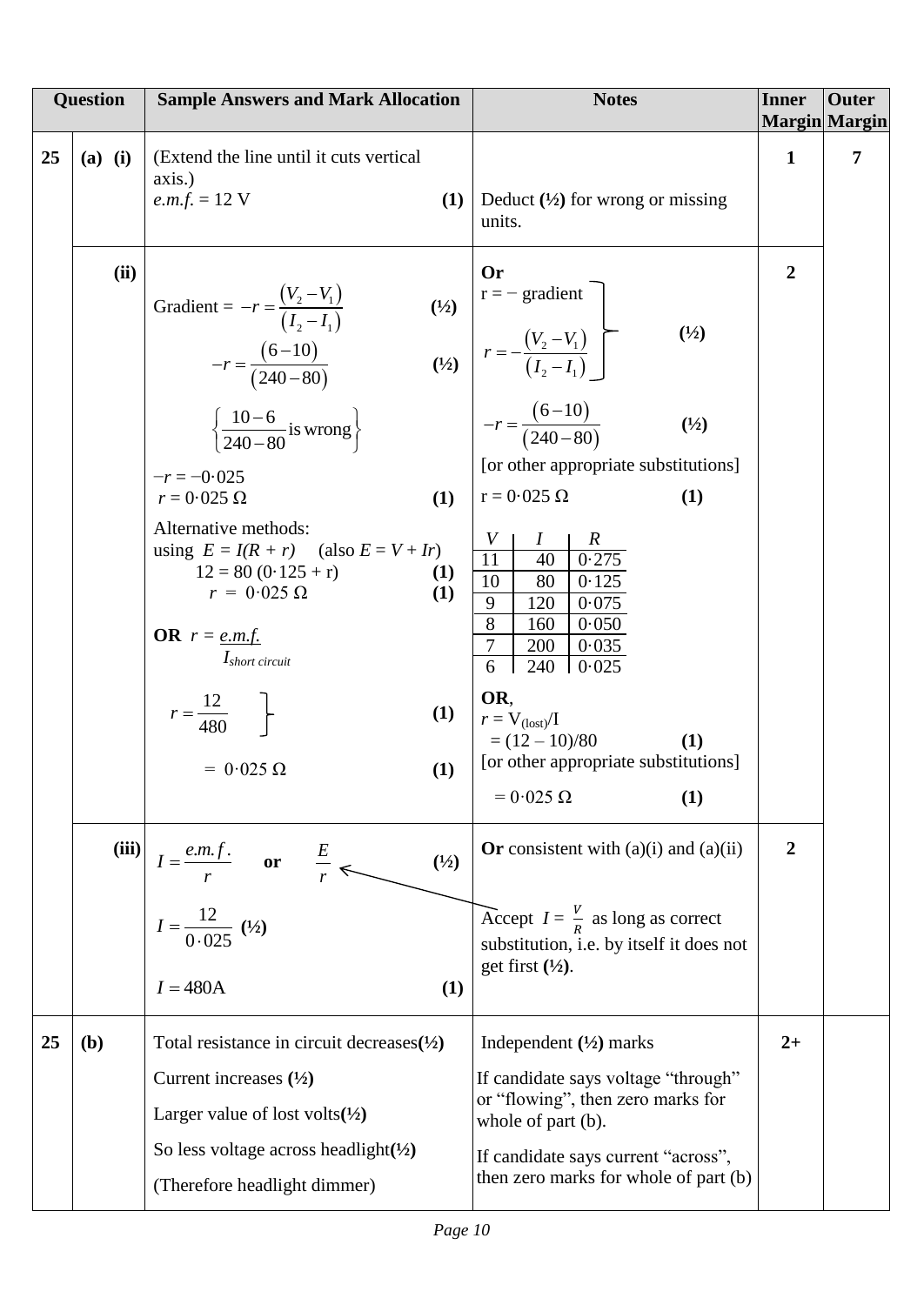|           | <b>Question</b> | <b>Sample Answers and Mark Allocation</b>                                                                                                                                                                                                                                                                     | <b>Notes</b>                                                                                                                                                                                                                                                                                                                                                                                                                                                                                                                         | <b>Inner</b><br><b>Margin</b> Margin | <b>Outer</b> |
|-----------|-----------------|---------------------------------------------------------------------------------------------------------------------------------------------------------------------------------------------------------------------------------------------------------------------------------------------------------------|--------------------------------------------------------------------------------------------------------------------------------------------------------------------------------------------------------------------------------------------------------------------------------------------------------------------------------------------------------------------------------------------------------------------------------------------------------------------------------------------------------------------------------------|--------------------------------------|--------------|
| <b>26</b> | (a)             | $I_{max} = \frac{V}{R} = \frac{9}{12 \times 10^3} = 7.5 \times 10^{-4}$ A<br>Starts at a maximum value of $7.5 \times 10^{-4}$ A<br>And gradually falls/decreases until zero.<br>I/A<br>$7.5\times10^{\text{-}4}$<br>$\bf{0}$<br>(2)<br>$\mathbf{t}$                                                          | There are no marks for the<br>calculation - the value must<br>appear correctly on the graph.<br>Must have the correct shape of<br>curve and at least one<br>identifying label on axes to<br>access any marks.<br>Max $(2)$ , then deduct $(1/2)$ for:<br>- origin not labelled<br>- max current value wrong<br>- line not starting at max current<br>value or not on vertical axis<br>- line not finishing on time axis<br>(e.g. crossing the axis or curving<br>up again)<br>- missing unit for current<br>[minimum mark is $(0)$ ] | $\overline{2}$                       | 8            |
|           | (b)             | Electrons flow in all the wires because they<br>are repelled from negative terminal of power<br>supply to bottom/one plate of the capacitor<br>and they are attracted off the top/other plate<br>towards positive terminal of power supply.                                                                   | Any description of electrons<br>going through the insulator (or<br>dielectric) is wrong physics and<br>gets (0) marks.                                                                                                                                                                                                                                                                                                                                                                                                               | 1                                    |              |
|           | (c)             | $V_R = IR$<br>$V_R = 5 \times 10^{-4} \times 12 \times 10^3$<br>$V_R = 6$<br>$\binom{1}{2}$<br>$V_C = 9 - 6 = 3$<br>(1/2)<br>$C = \frac{Q}{V}$<br>2200×10 <sup>-6</sup> = $\frac{Q}{3}$<br>$(\frac{1}{2})$ (stands alone)<br>$Q = 3 \times 2200 \times 10^{-6}$<br>(1/2)<br>$Q = 6.6 \times 10^{-3}$ C<br>(1) | If there is not an attempt to find<br>$V_C$ from $V_S$ and $V_R$ , then the<br>final $(1\frac{1}{2})$ marks are not<br>accessible                                                                                                                                                                                                                                                                                                                                                                                                    | $3+$                                 |              |
|           | $(d)$ (i)       | No change AND<br>It only depends on the supply voltage<br>(1)                                                                                                                                                                                                                                                 | 'No change' on its own (0)                                                                                                                                                                                                                                                                                                                                                                                                                                                                                                           | $1\bullet$                           |              |
|           | $(d)$ (ii)      | Maximum current reduces/decreases AND<br>It depends on the supply voltage and series<br>resistance<br>(1)                                                                                                                                                                                                     | 'Maximum current<br>reduces/decreases' on its own<br>gets(0)                                                                                                                                                                                                                                                                                                                                                                                                                                                                         | $1\bullet$                           |              |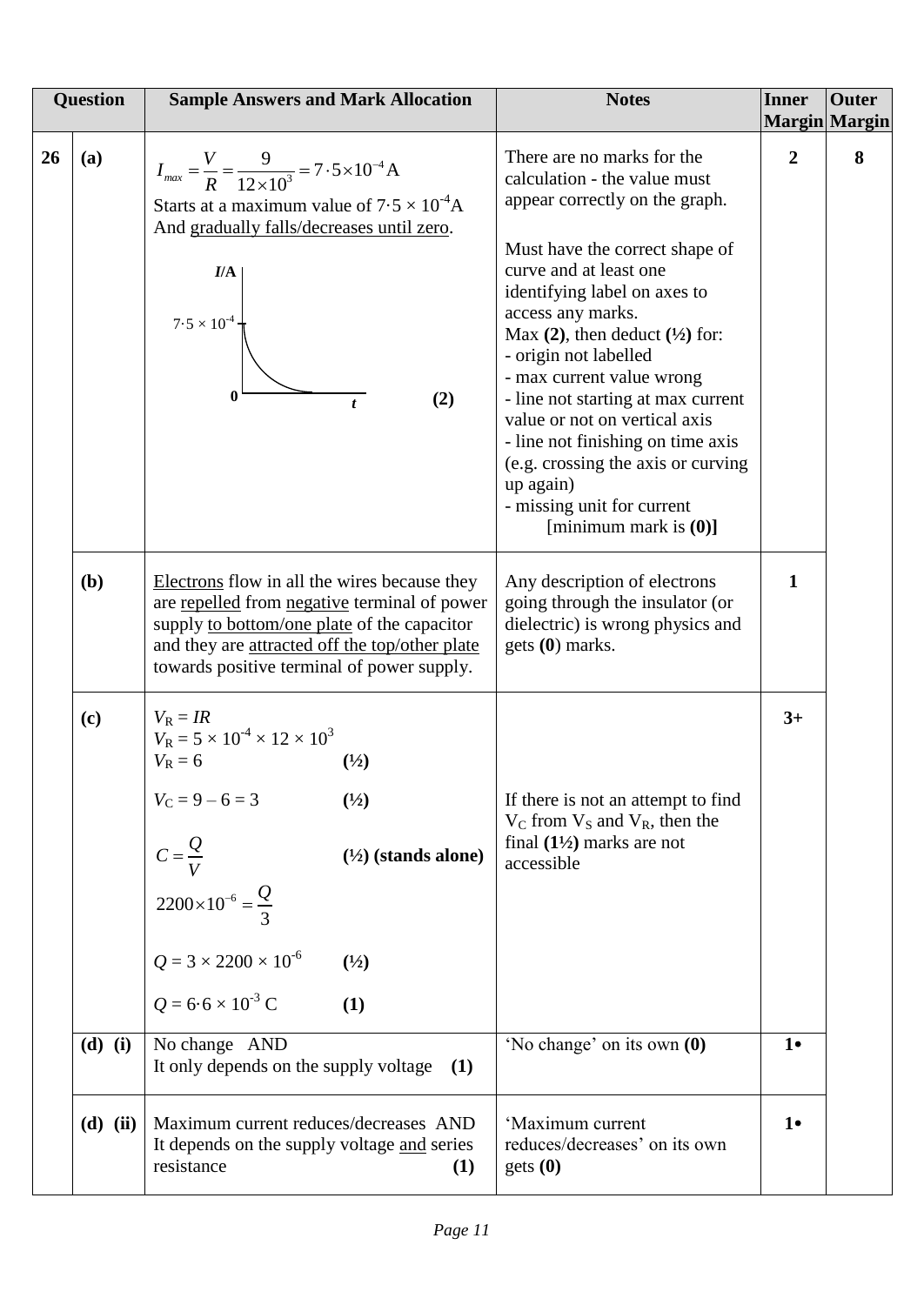|    | <b>Question</b>   | <b>Sample Answers and Mark Allocation</b>                                                                                                                                                                              |                                                         | <b>Notes</b>                                                                                                                                                                                                                                                                                                                                                              | <b>Inner</b>               | <b>Outer</b><br><b>Margin</b> Margin |
|----|-------------------|------------------------------------------------------------------------------------------------------------------------------------------------------------------------------------------------------------------------|---------------------------------------------------------|---------------------------------------------------------------------------------------------------------------------------------------------------------------------------------------------------------------------------------------------------------------------------------------------------------------------------------------------------------------------------|----------------------------|--------------------------------------|
| 27 | $(a)$ (i)<br>(ii) | (number of divisions $= 3$ )<br>$(Y$ gain setting = 0.2 V/div)<br>$V_p = 0.6$ V<br>$I_{\rm p} = \frac{V_{\rm p}}{R}$<br>$I_{\rm p} = \frac{0.6}{1000}$<br>$= 6.0 \times 10^{-4}$<br>$I_{\rm rms} = I_{\rm p}/\sqrt{2}$ | (1)<br>$\binom{1}{2}$<br>(1/2)<br>(1/2)                 | deduct $(\frac{1}{2})$ for a demonstrated<br>arithmetic error.<br>deduct $(\frac{1}{2})$ for any wrong or<br>missing unit.<br>Or consistent with $(a)(i)$<br>Alternative:<br>$V_{\rm rms} = V_{\rm p}/\sqrt{2}$<br>$\binom{1}{2}$<br>$V_{\text{rms}} = 0.6/\sqrt{2}$<br>(1/2)<br>$= 0.4243$                                                                               | $\mathbf{1}$<br>$3\bullet$ | 8                                    |
|    | (iii)             | $I_{\text{rms}} = \frac{6.0 \times 10^{-4}}{\sqrt{2}}$<br>$I_{\rm rms} = 4.2 \times 10^{-4}$ A<br>$V_{\rm rms} = I_{\rm rms} \times R_{\rm total}$<br>$=4.2\times10^{-4}\times(2200+1000)$<br>$= 1.3 V$                | $\binom{1}{2}$<br>(1)<br>$\binom{1}{2}$<br>(1/2)<br>(1) | $I_{\text{rms}} = \frac{V_{\text{rms}}}{R}$<br>$\binom{1}{2}$<br>$= 0.4243/1000$<br>$\binom{1}{2}$<br>$= 4.2 \times 10^{-4}$ A<br>(1)<br>Alternative:<br>$V_{\rm rms}$ across 2200 $\Omega$ resistor<br>$=I_{\rm rms}\times 2200$<br>$\binom{1}{2}$<br>$= 4.2 \times 10^{-4} \times 2200$<br>$= 0.9$<br>Total $V_{rms} = 0.4 + 0.9$<br>$\binom{1}{2}$<br>$= 1.3 V$<br>(1) | $2\bullet$                 |                                      |
| 27 | (b)               | Inverted<br>Square waves<br>at 12 to 15 V                                                                                                                                                                              | $\binom{1}{2}$<br>(1)<br>(1/2)                          | or consistent with $(a)(i)$<br>- not a clipped sine wave<br>There should be three half cycles<br>but accept a minimum of two half<br>$cycles - else (0).$<br>For only two half cycles or<br>anything more than three - deduct<br>$(\frac{1}{2})$ , i.e. max mark is then $(1\frac{1}{2})$ .                                                                               | $2+$                       |                                      |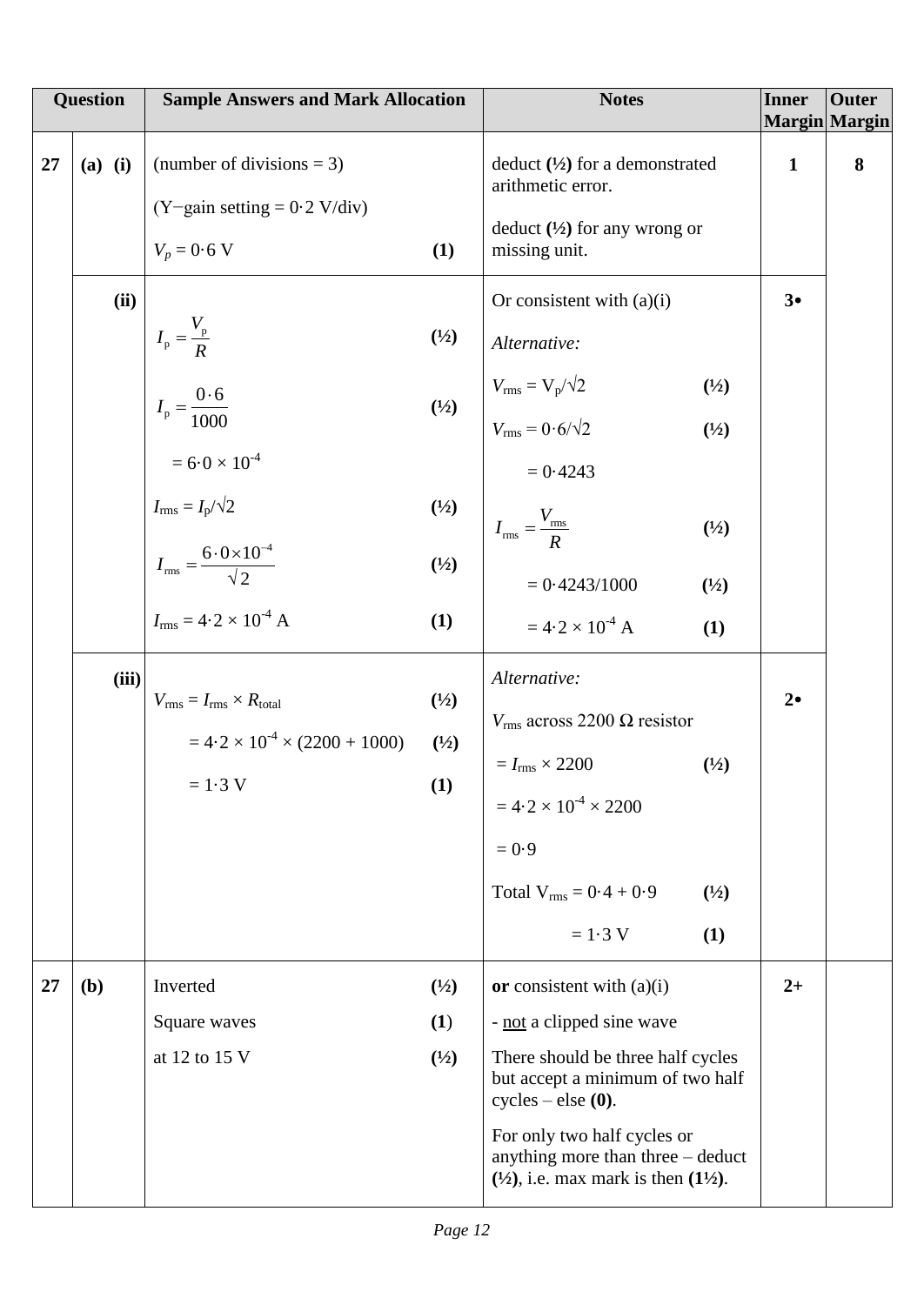|    | <b>Question</b> | <b>Sample Answers and Mark Allocation</b>                                                                                                                                            |                       | <b>Notes</b>                                                                                                          | <b>Inner</b>     | <b>Outer</b><br>Margin Margin |
|----|-----------------|--------------------------------------------------------------------------------------------------------------------------------------------------------------------------------------|-----------------------|-----------------------------------------------------------------------------------------------------------------------|------------------|-------------------------------|
| 28 | (a)             | $d \sin \theta = n\lambda$<br>$5.0 \times 10^{-6}$ sin $\theta = 3 \times 589 \times 10^{-9}$<br>$\theta = 21^{\circ}$                                                               | (1/2)<br>(1/2)<br>(1) | deduct $(\frac{1}{2})$ for wrong or missing                                                                           | $\boldsymbol{2}$ | 6                             |
|    |                 |                                                                                                                                                                                      |                       | units                                                                                                                 |                  |                               |
|    | $(b)$ (i)       | Path difference = $500 - 425$                                                                                                                                                        |                       | If there is no calculation shown $-$<br>no marks can be awarded.                                                      | $2\bullet$       |                               |
|    |                 | Path difference $= 75$ mm                                                                                                                                                            | $\binom{1}{2}$        |                                                                                                                       |                  |                               |
|    |                 | number of wavelengths 75/30                                                                                                                                                          |                       |                                                                                                                       |                  |                               |
|    |                 | number of wavelengths $2.5$<br>Destructive interference                                                                                                                              | (1/2)<br>(1)          | do not accept "a minimum" or                                                                                          |                  |                               |
|    |                 | Look for this first – must be this (or a<br>demonstrated arithmetic error) for any<br>marks.<br>A demonstrated arithmetic error could<br>allow $(1\frac{1}{2})$ marks to be awarded. |                       | 'deconstructive'. Must be<br>'destructive' to gain any marks<br>(unless there is a demonstrated<br>arithmetic error). |                  |                               |
|    | (ii)            | increases                                                                                                                                                                            | (1)                   | - look for this first                                                                                                 | $2+$             |                               |
|    |                 | (dest.) interference no longer occurs. (1)<br>OR $/$ now only one set of waves, so they<br>cannot cancel out'/suitable diagram e.g.<br>before:<br>after:                             |                       | There must be an attempt at a<br>justification (and not wrong<br>Physics) to get first mark.                          |                  |                               |
|    |                 | nothing                                                                                                                                                                              |                       |                                                                                                                       |                  |                               |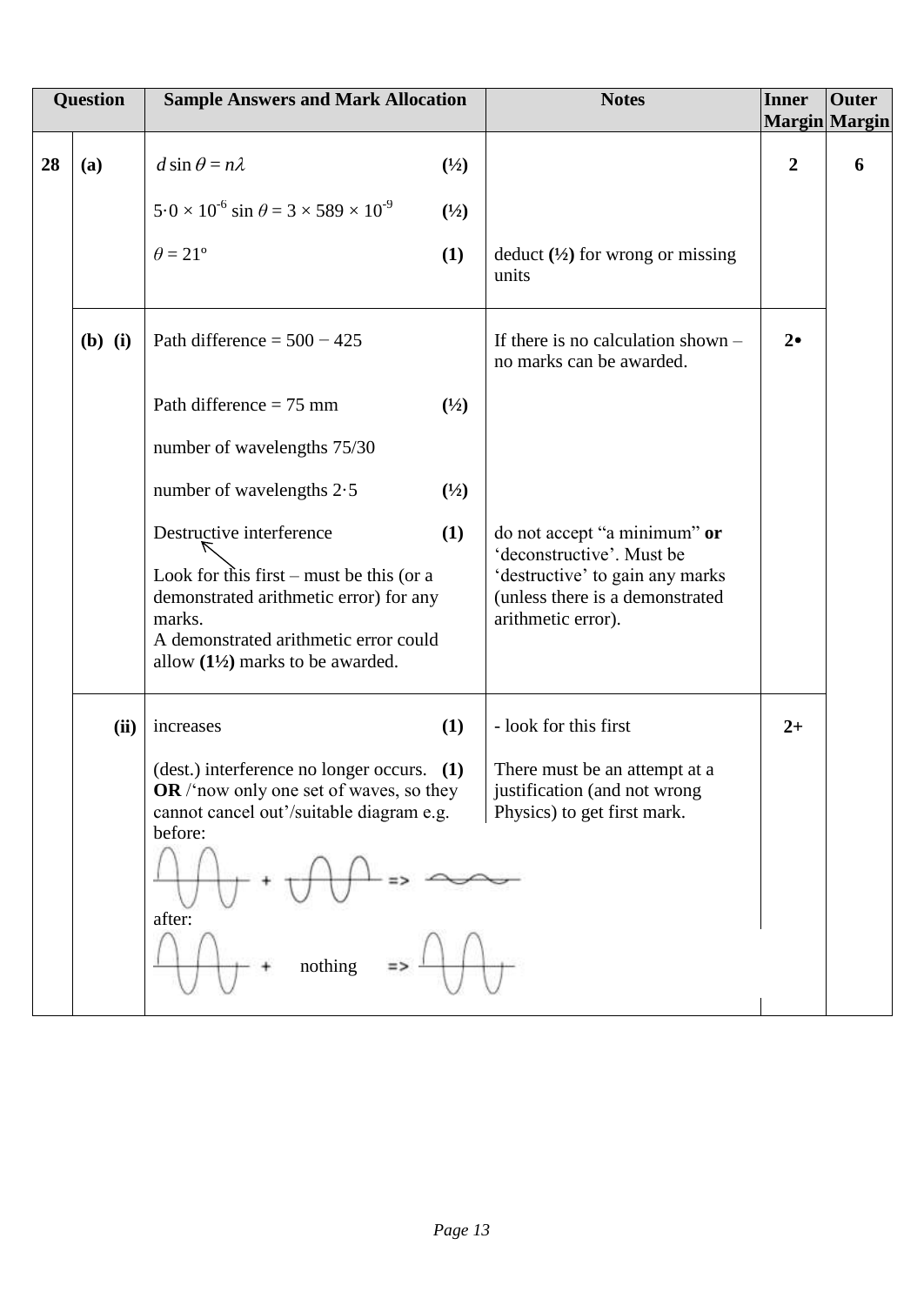| Question |     | <b>Sample Answers and Mark Allocation</b>                                                                                       |                | <b>Notes</b>                                                                                                                                                                     | <b>Inner</b><br>Margin Margin | <b>Outer</b>          |
|----------|-----|---------------------------------------------------------------------------------------------------------------------------------|----------------|----------------------------------------------------------------------------------------------------------------------------------------------------------------------------------|-------------------------------|-----------------------|
|          |     |                                                                                                                                 |                |                                                                                                                                                                                  |                               |                       |
| 29       | (a) | $\sin \theta_1 / \sin \theta_2 = n$                                                                                             | (1/2)          | this mark anywhere in $part(a)$                                                                                                                                                  | $2\bullet$                    | $\boldsymbol{\Delta}$ |
|          |     | $n = 1.615$                                                                                                                     | (1/2)          | this mark is awarded anywhere<br>(e.g. the value might appear in the<br>substitution)                                                                                            |                               |                       |
|          |     | $\sin \theta_1 / \sin 38^\circ = 1.615$                                                                                         | (1/2)          | if there is a wrong value for $n$<br>here, then max $(\frac{1}{2})$ for formula if<br>it is shown (e.g. in first line of<br>answer)                                              |                               |                       |
|          |     | $\theta_1 = 83.9^\circ$                                                                                                         | (1/2)          | deduct $(\frac{1}{2})$ for wrong or missing<br>units                                                                                                                             |                               |                       |
|          | (b) | Refractive index larger.                                                                                                        | $\binom{1}{2}$ | Must have $v_g$ smaller, else (0)<br>(You cannot justify a wrong<br>answer)                                                                                                      | $2+$                          |                       |
|          |     | $v_{\text{air}} / v_{\text{glass}} = a n_{\text{g}}$<br>or $n = v_1/v_2$<br>or "there is a greater decrease/change in<br>speed" | (1/2)          |                                                                                                                                                                                  |                               |                       |
|          |     | $v_{\text{(glass)}}$ smaller                                                                                                    | (1)            | - look for this first - it stands<br>alone                                                                                                                                       |                               |                       |
|          |     |                                                                                                                                 |                | Do not accept up and down<br>arrows.                                                                                                                                             |                               |                       |
|          |     |                                                                                                                                 |                | If a candidate uses $v = f\lambda$ and<br>says "v is smaller because is $\lambda$<br>smaller and $f$ is constant on<br>refraction" – this is wrong Physics<br>in this situation. |                               |                       |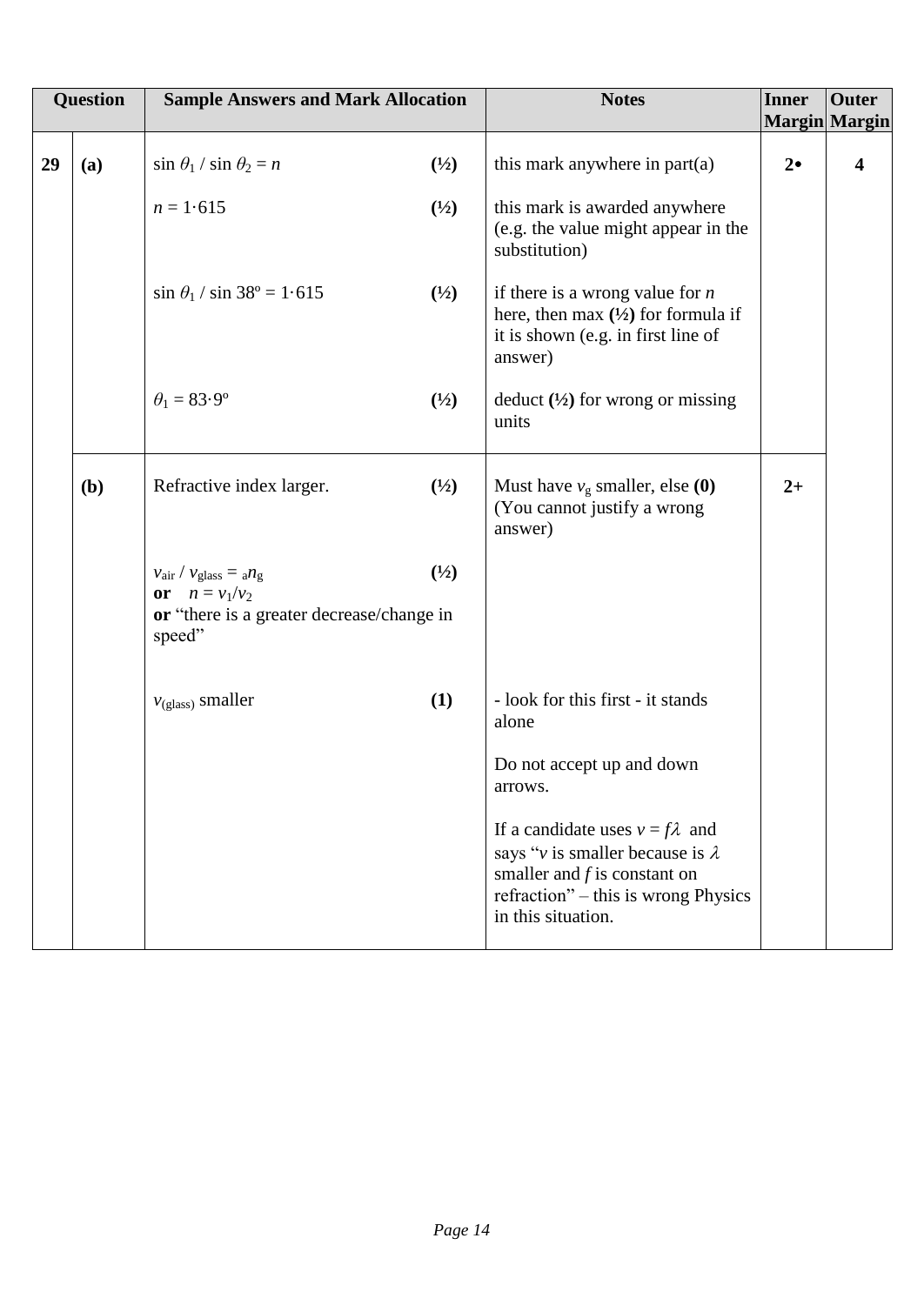| <b>Question</b> |           | <b>Sample Answers and Mark Allocation</b>                                                                     | <b>Notes</b>                                                                                                                                                         | <b>Inner</b>   | <b>Outer</b><br>Margin Margin |
|-----------------|-----------|---------------------------------------------------------------------------------------------------------------|----------------------------------------------------------------------------------------------------------------------------------------------------------------------|----------------|-------------------------------|
| 30              | $(a)$ (i) | $(\frac{1}{2})$<br>$E_k = hf - hf_0$                                                                          | " $E = hf$ " on its own (0)                                                                                                                                          | $2\bullet$     | 6                             |
|                 |           | $E_k = (6.63 \times 10^{-34} \times 6.74 \times 10^{14}) - 3.78 \times 10^{-19}$<br>(1/2)                     |                                                                                                                                                                      |                |                               |
|                 |           | $E_k = 6.89 \times 10^{-20}$ J<br>(1)                                                                         |                                                                                                                                                                      |                |                               |
|                 |           | Accept $6.9 \times 10^{-20}$<br>$6.89 \times 10^{-20}$<br>$6.886 \times 10^{-20}$<br>$6.8862 \times 10^{-20}$ |                                                                                                                                                                      |                |                               |
|                 |           | (ii) $E_k = \frac{1}{2}mv^2$<br>$\binom{1}{2}$                                                                | Or consistent with $(a)(i)$                                                                                                                                          | $\overline{2}$ |                               |
|                 |           | $v^2 = \frac{2 \times 6.9 \times 10^{-20}}{9.11 \times 10^{-31}}$<br>$\binom{1}{2}$                           |                                                                                                                                                                      |                |                               |
|                 |           | $v = 3.89 \times 10^5$ m s <sup>-1</sup><br>(1)                                                               |                                                                                                                                                                      |                |                               |
|                 | (b)       | The maximum velocity remains the same $(1)$ - look for this first                                             |                                                                                                                                                                      | $2+$           |                               |
|                 |           | one photon releases one electron<br>(1/2)                                                                     | Do not accept a statement such<br>as 'changing the irradiance has                                                                                                    |                |                               |
|                 |           | each photon has same energy as before $(\frac{1}{2})$                                                         | no effect on the rate of emission<br>of photoelectrons'. The<br>candidate must explain why this<br>is true in order to gain the<br>second two $(\frac{1}{2})$ marks. |                |                               |